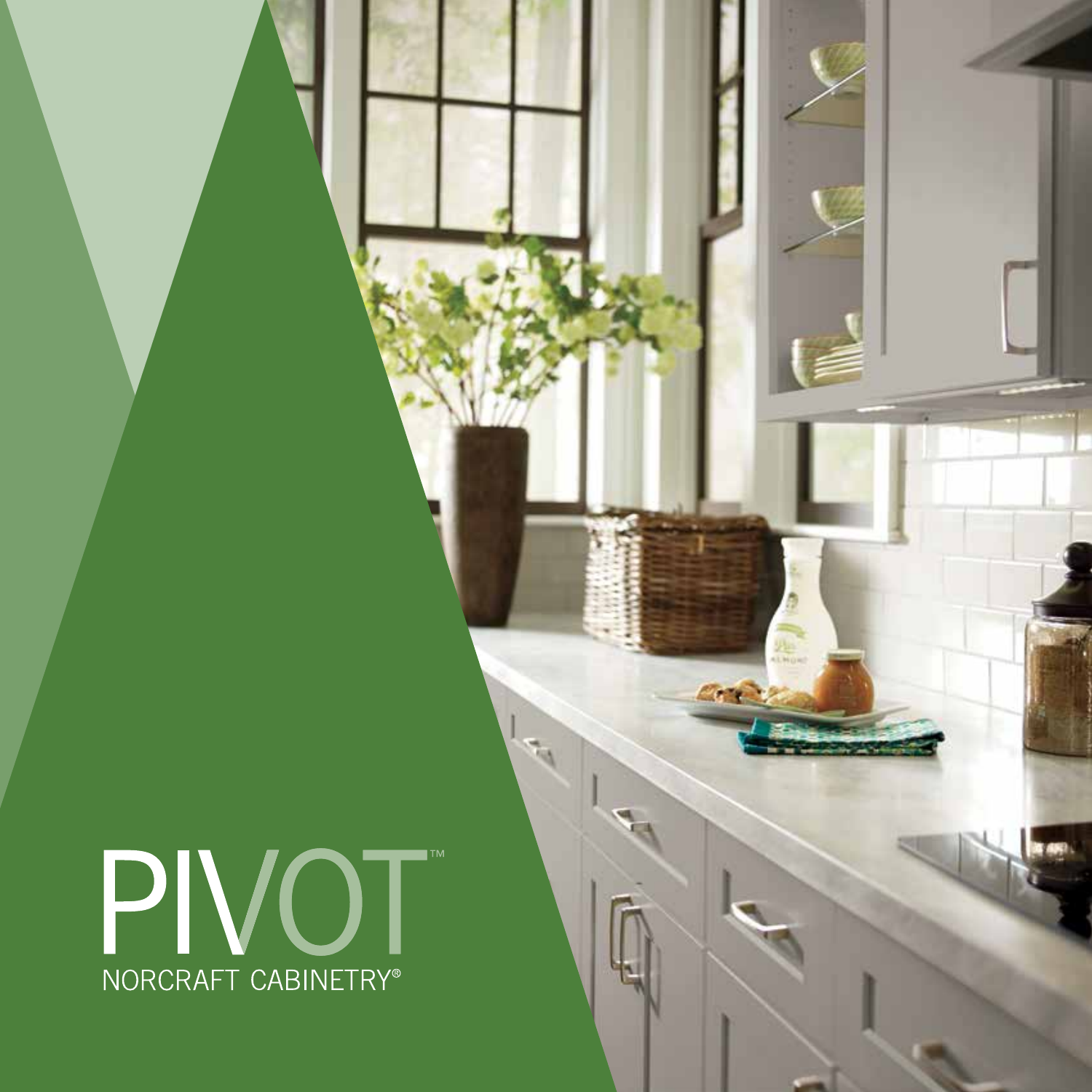# SEE HOW SIMPLE CABINETRY CAN BE.<sup>™</sup>

When straightforward style and sturdy construction are what you're after, why overcomplicate matters? The Norcraft® Pivot™ Series offers streamlined, strapping style at a price that won't break the bank. Get started today and see just how simple cabinetry can be.



## FINISHES

PAINTED HARDWOOD







MAPLE





OAK



### PURESTYLE

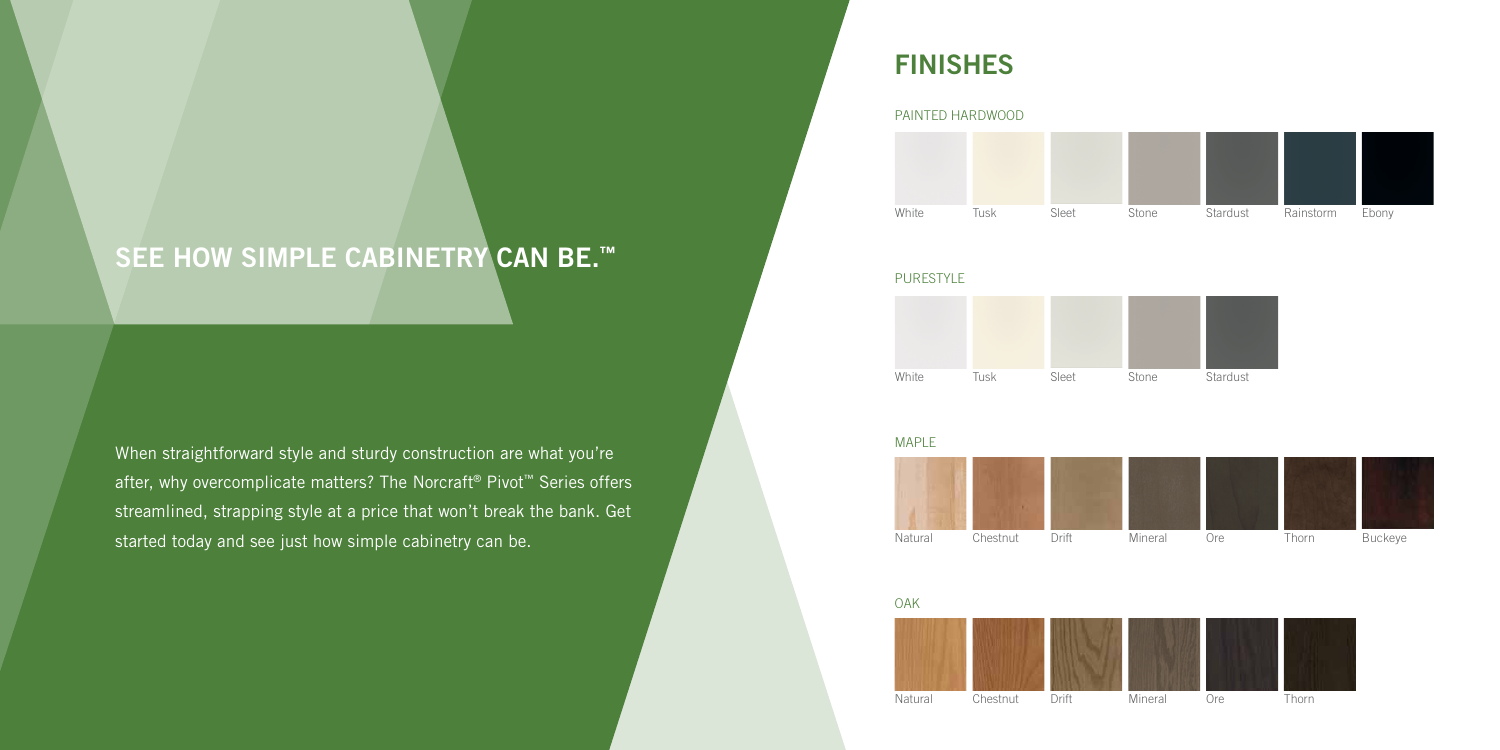Detailed SO  $(M)$ 



Traditional SO  $\textcircled{\tiny{M}}\textcircled{\tiny{P}}\textcircled{\tiny{I}}$ 

Simple SO  $MPOO$  P





Slim SO  $\textcircled{\tiny{M}}\textcircled{\tiny{P}}\textcircled{\tiny{I}}$ 

# $\circledast$   $\blacksquare$   $\blacksquare$   $\blacksquare$   $\blacksquare$   $\blacksquare$   $\blacksquare$   $\blacksquare$   $\blacksquare$   $\blacksquare$   $\blacksquare$   $\blacksquare$   $\blacksquare$   $\blacksquare$   $\blacksquare$   $\blacksquare$   $\blacksquare$   $\blacksquare$   $\blacksquare$   $\blacksquare$   $\blacksquare$   $\blacksquare$   $\blacksquare$   $\blacksquare$   $\blacksquare$   $\blacksquare$   $\blacksquare$   $\blacksquare$   $\blacksquare$   $\blacksquare$   $\blacksquare$   $\blacks$



Simple FO  $\circledR\Pi$ 



Simple FO  $\textcircled{M}\textcircled{P} \quad \textcircled{P}$ 

Detailed FO  $\textcircled{\scriptsize{M}}\textcircled{\scriptsize{F}}$ 



Detailed FO  $\textcircled{\scriptsize{M}}(\mathbb{P})$ 





**Common** Brawny FO  $\textcircled{M}\textcircled{P} \quad \boxed{\text{P}}$ 



Traditional FO  $\circledR$ 



 $\frac{2}{2}$  and  $\frac{2}{2}$   $\frac{2}{2}$   $\frac{2}{2}$   $\frac{2}{2}$   $\frac{2}{2}$   $\frac{2}{2}$   $\frac{2}{2}$   $\frac{2}{2}$   $\frac{2}{2}$   $\frac{2}{2}$   $\frac{2}{2}$ Traditional FO  $\textcircled{\scriptsize{M}}(\mathbb{P})$ 









### FULL OVERLAY STANDARD OVERLAY

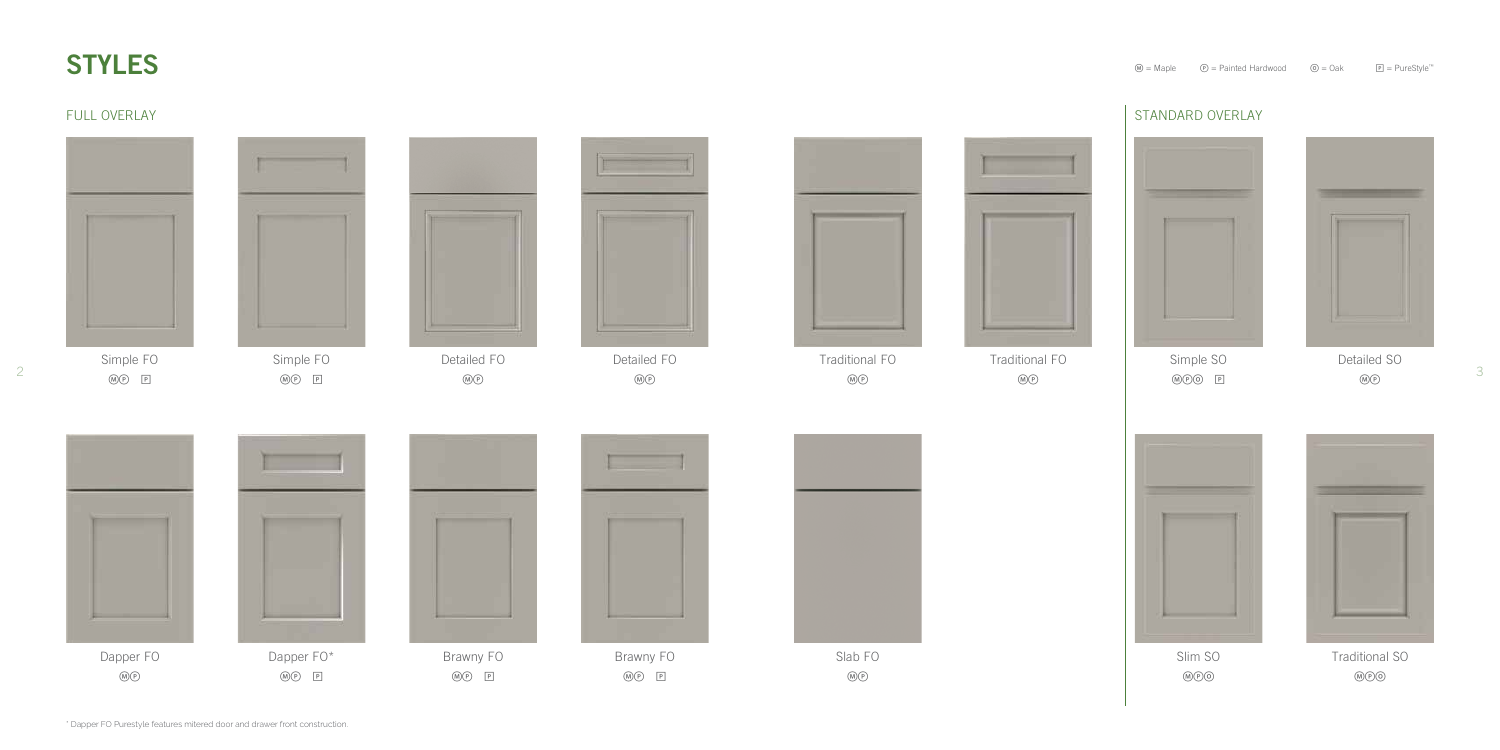### STABLE AND DURABLE.

PureStyle combines the beauty of paint with resistance to moisture, warping, expansion and contraction, making it ideal for high moisture areas.

### ENGINEERED FOR STRENGTH

Wrapped door and drawer front components offer a 5-piece construction that emulates the look of a painted door style. It's natural channel accepts fixative for improved door strength while reducing the ability for moisture to enter.

### UNMATCHED BENEFITS.

With less visible changes to surface appearance due to use and aging, PureStyle offers stability and consistency over time.



### A PROVEN PERFORMER.

Like all Pivot ™ products, PureStyle has been subjected to rigorous KCMA performance testing and has met or exceeded all certification requirements.

### CLEANS BEAUTIFULLY.

A clean cloth dampened with a solution of 5% dish soap and 95% water is all it takes to clean PureStyle cabinetry. Dry with a clean, soft cloth.

• Top, bottom and back: 3/8" thick particleboard • Sides: 1/2" thick particleboard

### ON-TREND AND IN DEMAND.

**HINGES** Concealed, 6-way adjustable cup hinge

PureStyle offers crisp, clean details and a quality finish. The added benefits of color consistency paired with the resistance to scratching, fading and surface water mean PureStyle delivers fashion without the fuss.



Unfinished particleboard; field-applied overlay is required

### 5-PIECE CONSTRUCTION.

As opposed to thermofoil, which is a routed slab product, PureStyle boasts a true 5-piece construction that effectively emulates the look of painted wood cabinets.

### EXCEPTIONAL FINISH.

PureStyle features color consistency without the unpredictable variability often seen by various wood types. The surface regularity of PureStyle results in a fashionable, clean-lined aesthetic.

### STANDARD CONSTRUCTION

### CABINET BOX

EXTERIOR CABINET SIDES Matching laminate\*

CABINET INTERIOR Natural Maple laminate

#### DRAWER BOX

4-sided Natural Maple laminated particleboard with 3/4 extension, side mounted glides

I-BEAM STRETCHER RAILS 3/8" Thick particleboard

ADJUSTABLE SHELF Particleboard with Natural Maple laminate and PVC edgebanding

### **TOEKICK**

\* Exteriors are laminate that match the color of the face frame, with the exception of Ebony.

- All plywood construction cabinet box
- Plywood ends construction cabinet box
- QuietClose ™ wood dovetail drawer and roll tray box
- QuietClose ™ door hinges



# WHAT IS PURESTYLE™?

### UPGRADE OPTIONS